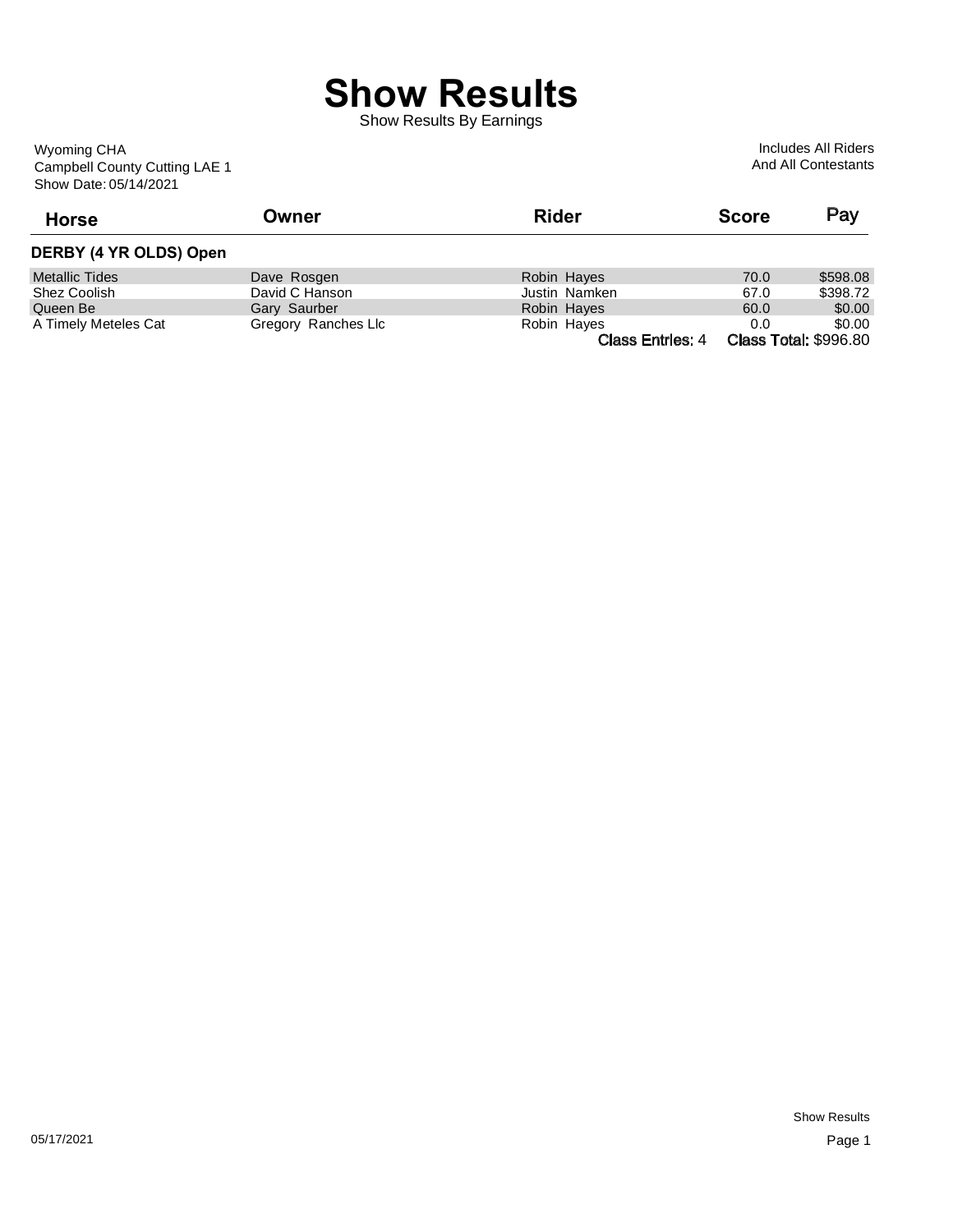## **Show Results**

Show Results By Earnings

Show Date: 05/15/2021 Campbell County Cutting LAE 2 Wyoming CHA

Includes All Riders And All Contestants

| <b>Horse</b>           | Owner               | <b>Rider</b>            | <b>Score</b> | Pay                          |
|------------------------|---------------------|-------------------------|--------------|------------------------------|
| DERBY (4 YR OLDS) Open |                     |                         |              |                              |
| A Timely Meteles Cat   | Gregory Ranches Llc | Robin Hayes             | 73.0         | \$598.08                     |
| Shez Coolish           | David C Hanson      | Justin Namken           | 72.5         | \$398.72                     |
| <b>Metallic Tides</b>  | Dave Rosgen         | Robin Hayes             | 72.0         | \$0.00                       |
| Queen Be               | Gary Saurber        | Robin Hayes             | 0.0          | \$0.00                       |
|                        |                     | <b>Class Entries: 4</b> |              | <b>Class Total: \$996.80</b> |